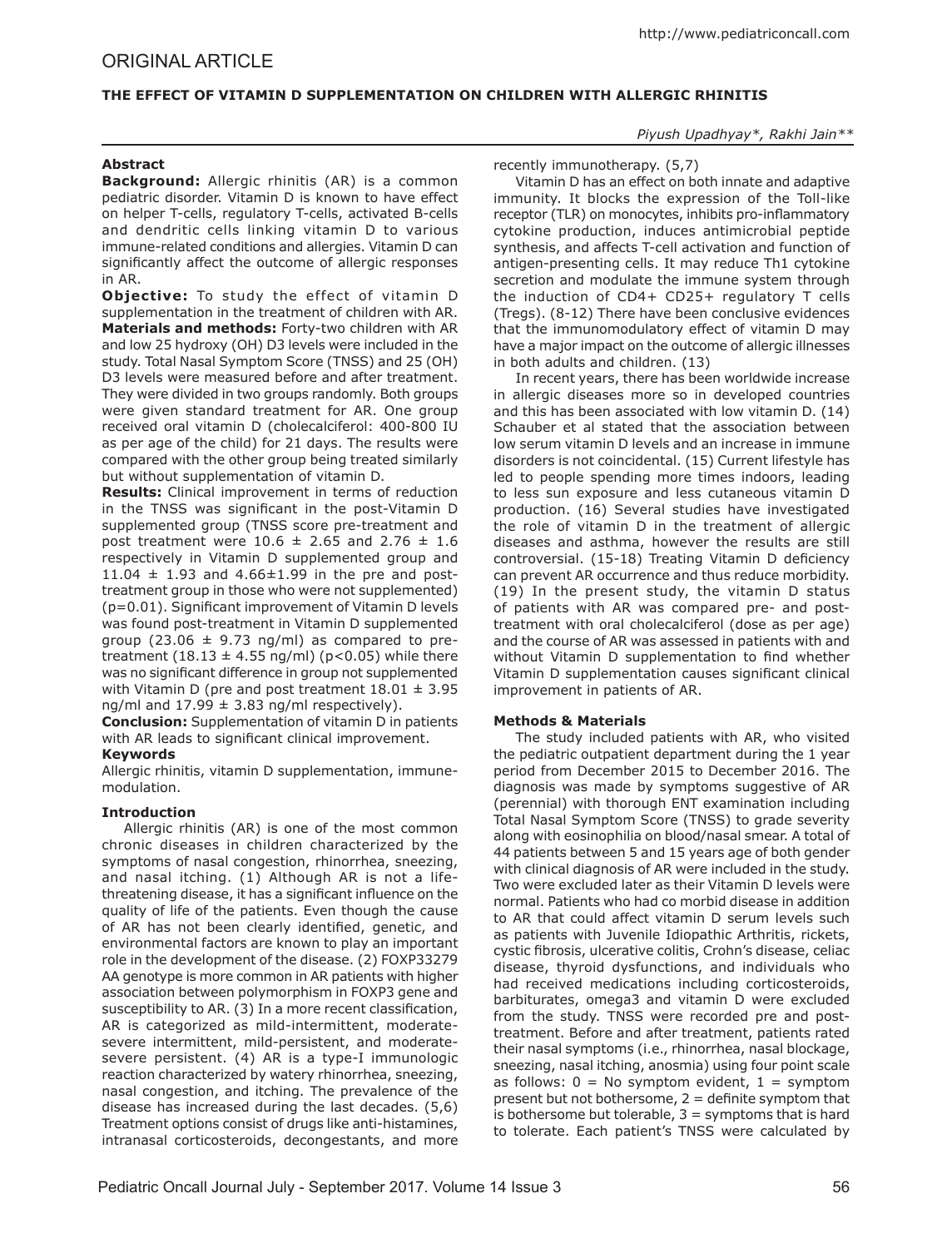| <b>Treatment Modality</b>                                         | <b>TNSS</b>               |                            | <b>Difference</b> | <b>Significance</b> |
|-------------------------------------------------------------------|---------------------------|----------------------------|-------------------|---------------------|
|                                                                   | <b>Mean Pre-Treatment</b> | <b>Mean Post-Treatment</b> |                   |                     |
| Anti-allergic treatment<br>[followed by Vit D]<br>supplementation | $10.6 + 2.65$             | $2.76 + 1.6$               | 7.84              | P < 0.01            |
| Anti-allergic treatment<br>l onlv                                 | $11.04 + 1.93$            | $4.66 + 1.99$              | 6.34              |                     |

**Table 1. Effect of Vitamin D supplementation on (TNSS Score)**

## **Table 2. Levels of Vitamin D pre and Post treatment**

| <b>Treatment Modality</b>                                       | <b>TNSS</b>               |                            | <b>Difference</b> | <b>Significance</b> |
|-----------------------------------------------------------------|---------------------------|----------------------------|-------------------|---------------------|
|                                                                 | <b>Mean Pre-Treatment</b> | <b>Mean Post-Treatment</b> |                   |                     |
| Anti-allergic treatment<br>followed by Vit D<br>supplementation | $10.6 + 2.65$             | $2.76 + 1.6$               | 7.84              | P < 0.01            |
| Anti-allergic treatment<br>only                                 | $11.04 + 1.93$            | $4.66 + 1.99$              | 6.34              |                     |

# **Table3. Levels of Vitamin D in various TNSS groups**

| <b>TNSS</b> | <b>VITAMIN D MEAN LEVELS (ng/ml)</b> |                              |                                 |  |
|-------------|--------------------------------------|------------------------------|---------------------------------|--|
| (SCORE)     | <b>PRE-TREATMENT</b>                 | <b>POST-TREATMENT</b>        |                                 |  |
|             |                                      | <b>With Vit D supplement</b> | <b>Without Vit D supplement</b> |  |
| >11         | 16.60                                | 21.22                        | 16.51                           |  |
| $7 - 10$    | 18.63                                | 22.10                        | 18.01                           |  |
| $3 - 6$     | 18.38                                | 23.06                        | 18.30                           |  |
| $0 - 2$     | 18.91                                | 25.86                        | 18.87                           |  |

summing patients' nasal symptoms. (8) Serum vitamin D3 levels were measured pre and post-treatment using Enhanced Chemi-luminance method. 25(OH) D3 levels greater than 30 ng/ml was considered as normal, that between 20-30 ng/ml was considered insufficient and that less than 20ng/ml was considered deficient. All patients were treated with fexofenadine (in patients having TNSS score  $\leq$  10) and fluticasone nasal spray (in patients having TNSS score  $\geq$  11). Patients were randomly divided into 2 groups. One group did not receive vitamin D3 supplement. The other group was treated with cholecalciferol (400-800 IU according to age) for 21 days. Post-treatment TNSS was assessed and compared for both groups. Also 25(OH) D3 levels were done after 21 days.

**Statistical analysis:** Data were analysed using SPSSR software (version17.0; SPSS, USA). Descriptive statistical analysis and non-parametric statistical tests were used.

# **Results**

Male: female ratio was 23:19. Mean age of presentation was 8.6 years. Of the 42 patients evaluated, 16 (38.09%) were experiencing severe signs and

symptoms of the AR (TNSS>11), 20 (47.61%) were considered to be moderate (TNSS: 7-10) and 2 (4.76%) were classified as mild (TNSS: 3-6) and 4 (9.42%) were with TNSS: 0-2 Post-treatment, no patient had TNSS >11, 2(4.76%) had TNSS 7-10, 16(38.09%)had TNSS 3-6 and 24 (57.14%) had score 0-2. The improvement in TNSS scores pre and post treatment in both groups is depicted in Table 1. Posttreatment improvement in the TNSS was indicated by shifting of patients to a lower TNSS. The mean vitamin D level pre and post treatment in both the groups is depicted in Table 2. The levels of vitamin D at different TNSS score is depicted in Table 3.

## **Discussion**

Vitamin D plays an important role in modulating immune function by decreasing cytokine release and increasing T-cell proliferation. (20,21) It increases IL-10 and decreases IL-2 production, leading to hyporesponsiveness in T regulatory cells. This type of effect is also seen with anti-allergic therapies such as corticosteroids or allergen immunotherapy. It also affects B lymphocytes functions which modulates the humoral immune response including secretion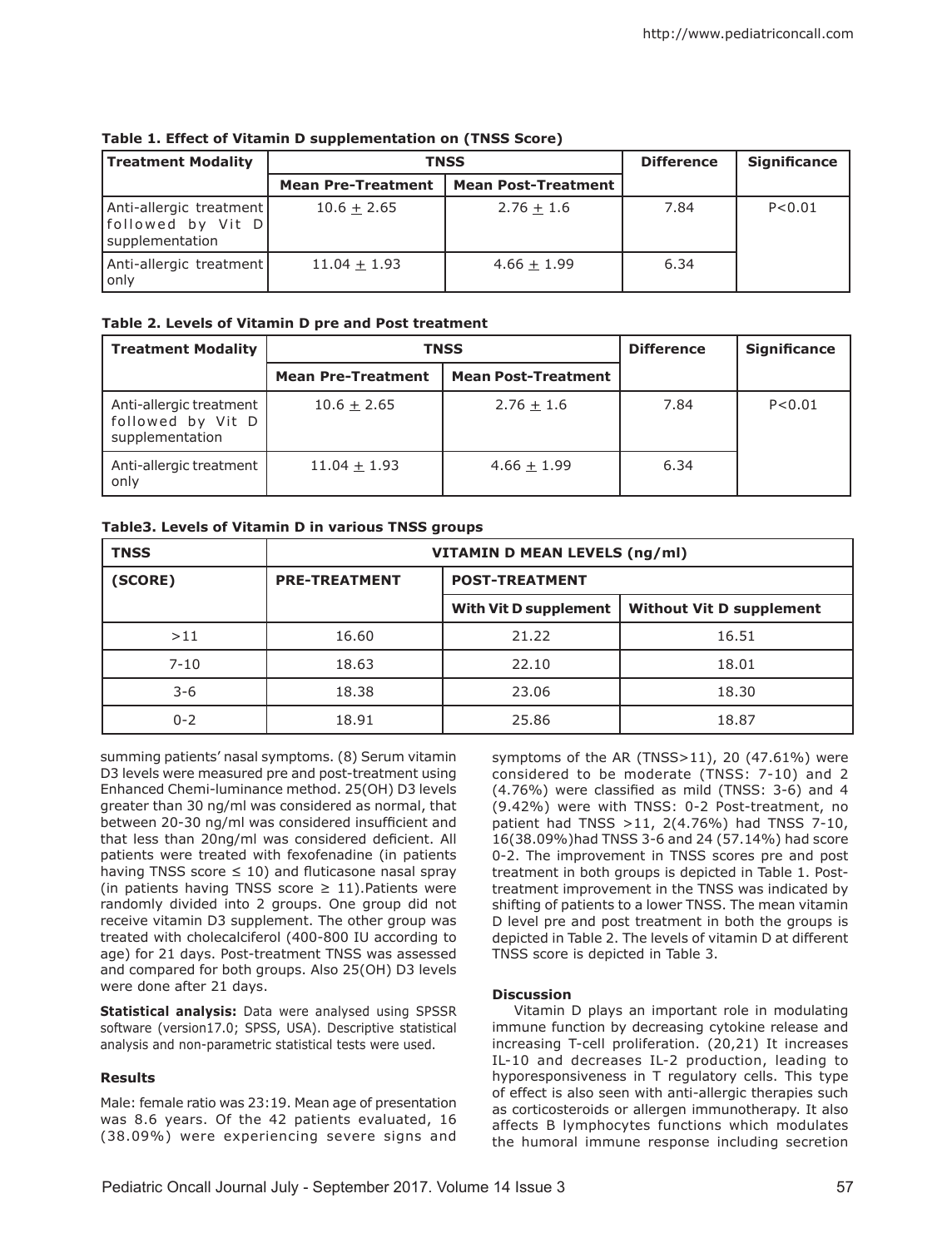of IgE. (20-23) In AR, exposure to allergen like dust mite, cockroach residues, animal dander, moulds, and pollens) causes mast cells, CD4-positive T-cells, B-cells, macrophages, and eosinophils to infiltrate the nasal lining. During the early phase cytokines are released which trigger a further cellular inflammatory response over the next 4-8 hours (late phase inflammatory response) which results in recurrent symptoms (usually nasal congestion). (24,25) Lymphocytes such as T-cell with Th1 and Th2 polarization are major players in adaptive immunity and vitamin D modulates their functions. Furthermore, some immune cells express vitamin D-activating enzymes facilitating local conversion of inactive vitamin D into active calcitriol with subsequent paracrine and autocrine effects. (26,27)

This study showed that the patients of AR showed deficiency in vitamin D. This has been supported by recent studies suggesting the importance of assessing vitamin D levels in patients of AR. (28) In a study performed by Moradzadeh et al (29) the prevalence of severe vitamin D deficiency was significantly greater in patients with AR than the normal population (30% vs.  $5.1\%$ ; P = 0.03) demonstrating that there is an association between serum vitamin D levels and AR. There was improvement in nasal symptoms in patients with Vitamin D supplementation. This observation correlates severity of AR with vitamin D deficiency as studied previously in adult patients with AR. (30) In present study, supplementation of Vitamin D in patients of AR along with treatment of the disease significantly improved the outcome. Very few studies have been done on pediatric patients to assess the correlation between AR and vitamin D. This study is a step towards the same as it compares the symptoms of AR as well as Vitamin D levels before and after treatment.

### **Conclusion**

There is a correlation between serum vitamin D levels and AR. Supplementation of vitamin D in such patients causes significant clinical improvement in the form of reduced symptoms (TNSS). Studies with a larger number of patients need to be conducted to further consolidate this association and to recommend vitamin D supplementation therapy along with antiallergic treatment for children with allergic rhinitis.

#### **Contributor Statement**

PU conceptualised study, collected data, did initial drafting of manuscript and approved final manuscript before submission. RJ collected data, searched literature, revised manuscript and approved final manuscript before submission.

### **Funding:** None **Conflict of Interest :** None

#### **References :**

1. Ghaffari J, Jalili M, Mehrinejad SA. Comparison between psychological traits of patients with various atopic allergic diseases and healthy volunteers: A case-control study. Indian J Allergy Asthma Immunol. 2013;27(1):42-6.

- 2. Mohammadzadeh I, Jafarian A, Ghaffari J, Alizadeh-navaei R. The Prevalence of Allergy symptoms in Students in Rural area. Caspian J Pediatr April. 2014;1(1):17–20.
- 3. Hassannia H, Abediankenari S, Ghaffari J. FOXP3 and TGF-β Gene Polymorphisms in Allergic Rhinitis Iran. J Immunol. 2011; 8(4):218–25
- 4. Milgrom H, Donald YML. Allergic Rhinitis. In: Behrman R, Kliegman R, Jenson N, editors. Textbook Of Pediatrics. 19th ed. Philadelphia: Elsevier Saunders; 2011. pp. 775–80.
- 5. Solomon CG, Wheatley LM, Togias A. Allergic Rhinitis. N England J Med. 2015;372(5):456–63.
- 6. Mohammadzadeh J, Barari-Savadkoohi R, Alizadeh-Navaei R. The prevalence of allergic rhinitis in Iranian children: A systematic review and descriptive meta-analysis. J Pediatr Rev. 2013;1(2):19–24.
- 7. Bousquet J, Vignola AM, Demoly P. Links between rhinitis and asthma. Allergy 2003;58:691 706. 3. Lima RG, Pastorino AC, Casagrande RR, Sole D, Leone C, Jacob CM. Prevalence of asthma, rhinitis and eczema in 6 7 years old students from the western districts of São Paulo City, using the standardized questionnaire of the "International Study of Asthma and Allergies in Childhood" (ISAAC) phase IIIB. Clinics (Sao Paulo) 2007;62:225 34.
- 8. Bousquet J, Khaltaev N, Cruz AA, Denburg J, Fokkens WJ, Togias A, et al. Allergic Rhinitis and its Impact on Asthma (ARIA) 2008 update (in collaboration with the World Health Organization, GA(2)LEN and AllerGen). Allergy. 2008;63 Suppl 86:8–160.
- 9. Sadeghi K, Wessner B, Laggner U, Ploder M, Tamandl D, Friedl J, et al. Vitamin D3 down-regulates monocyte TLR expression and triggers hyporesponsiveness to pathogen-associated molecular patterns. Eur J Immunol. 2006;36(2):361–70.
- 10. Khoo AL, Chai LY, Koenen HJ, Sweep FC, Joosten I, Netea MG, et al. Regulation of cytokine responses by seasonality of vitamin D status in healthy individuals. Clin Exp Immunol. 2011;164(1):72–9.
- 11. Chambers ES, Hawrylowicz CM. The impact of vitamin D on regulatory T cells. Curr Allergy Asthma Rep. 2011;11(1):29–36.
- 12. Boonstra A, Barrat FJ, Crain C, Heath VL, Savelkoul HF, O'Garra A. 1alpha,25-Dihydroxyvitamin D3 has a direct effect on naive CD4(+) T cells to enhance the development of Th2 cells. J Immunol. 2001;167(9):4974–80.
- 13. Hollams, E.M. Vitamin D and atopy and asthma phenotypes in children. Curr Opin Allergy Clin Immunol. 2012; 12: 228–234.
- 14. Litonjua AA. Childhood asthma may be a consequence of vitamin D deficiency. Curr Opin Allergy Clin Immunol. 2009 Jun;9(3):202–7.
- 15. Schauber J, Gallo RL. Vitamin D deficiency and asthma: Not a strong link – Yet. J Allergy Clin Immunol 2008; 121:782 3.
- 16. Litonjua AA, Weiss ST. Is vitamin D deficiency to blame for the asthma epidemic? J Allergy Clin Immunol 2007;120:1031 5.
- 17. Clifford RL, Knox AJ. Vitamin D A new treatment for airway remodelling in asthma? Br J Pharmacol 2009;158:1426 8.
- 18. Sidbury R, Sullivan AF, Thadhani RI, Camargo CA Jr. Randomized controlled trial of vitamin D supplementation for winter related atopic dermatitis in Boston: A pilot study. Br J Dermatol 2008;159:245 7.